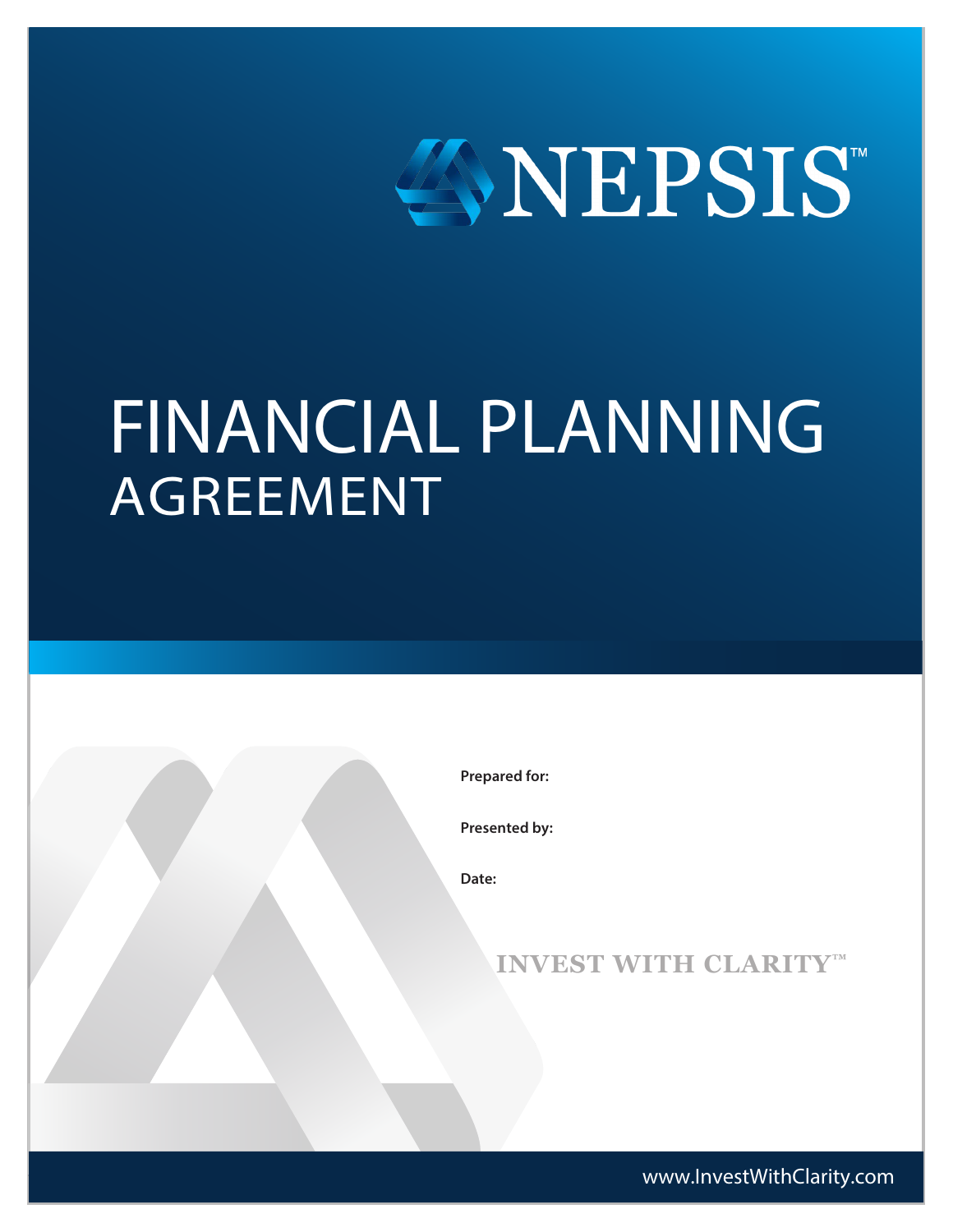

## **It's All About Clarity™**

This Financial Planning Agreement, the ("Agreement"), dated as of \_\_\_\_\_\_\_\_\_ , 20\_\_\_ , is by and between \_\_\_\_\_\_\_\_\_\_\_\_\_\_\_\_\_\_\_\_\_\_\_ ("Advisor"), an investment advisor licensed with U.S. Securities and Exchange Commission and \_\_\_\_\_\_\_\_\_\_\_\_\_\_\_\_\_\_\_\_\_\_\_\_ ("Client").

**1.A Services of Advisor**

Advisor shall provide the following service(s) to the Client:



a) Comprehensive Financial Planning: Advisor will collect the pertinent data, conduct personal interviews with the Client, and present a comprehensive written fnancial plan to the Client. b) Specifc Financial Planning: Advisor will collect the pertinent data, conduct personal interviews with the Client, and present selected report(s) to the Client.

c) Hourly Financial Consultation: Advisor will provide fnancial consulting services on an hourly basis.

#### **2.B Fees**

Financial planning services are ofered on a fxed fee basis, which is directly dependent upon the facts and circumstances of the client's fnancial situation and the complexity of the fnancial plan or service requested. An estimate of total cost will be determined at the start of the advisory relationship. If the client chooses to proceed, 100% of the fee is due upon completion of the service. Advisor's fnancial planning fees are negotiable and arrangements with any client may difer from those described above.

In consideration of the services rendered by Advisor, Client shall pay to Advisor the following fees:

a) Comprehensive Financial Planning: The fee for providing comprehensive fnancial planning is based on the time required to prepare the fnancial plan. The fee for this service is estimated to be  $\sim$  .

b) Specifc Financial Planning: The fee for providing specifc fnancial planning is based on the time required to prepare the analysis/modular plan. The fee for this service is estimated to  $be \, \zeta$ 

c) Hourly Financial Consultation: The fee for an hourly consultation is based on the time required to review the Client's situation. The Advisor's rate is \$ 250.00 per hour.

The fees charged by Advisor are solely for the preparation of the comprehensive fnancial plan, specifc fnancial plan, or fnancial consultation, and do not include any commissions that might be generated upon implementation of any securities or insurance recommendations.

#### **2. Responsibilities of the Client**

Client agrees to provide, on a timely basis, information regarding income and expenses, investments, income tax situations, estate plans, and other pertinent matters as requested by Advisor from time to time. Client also agrees to discuss needs and goals and projected future needs candidly with Advisor and to keep Advisor informed, in writing, of changes in Client's situation, needs, and goals. Client acknowledges that Advisor cannot adequately perform its services on the Client's behalf unless Client performs such responsibilities on his/her part and that Advisor's analysis and recommendations are based on the information provided by Client. Client agrees to permit Advisor to consult with and obtain information about Client from Client's accountant, attorney, and other Advisors. Advisor shall not be required to verify any information obtained from Client, Client's attorney, accountant or other Advisors and is expressly authorized to rely on the information received. Client is free at all times to accept or reject any recommendation from Advisor and Client acknowledges that (s)he has the sole authority with regard to the implementation, acceptance, or rejection of any counseling or advice from Advisor.

<sup>©</sup> Copyright 2018. Advisory services offered through Nepsis, Inc.: An SEC Registered Investment Advisor.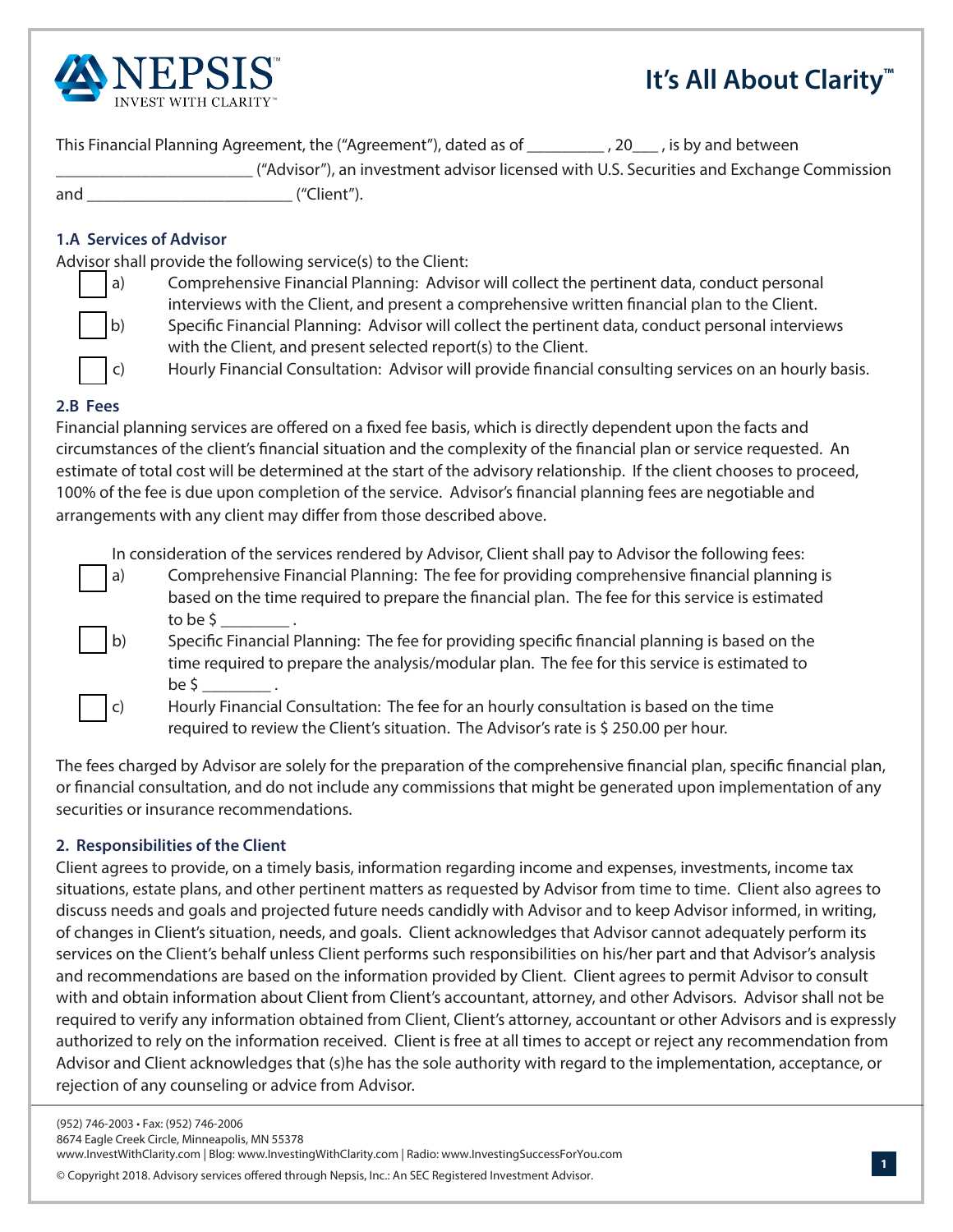

## **It's All About Clarity™**

#### **3. Confdentiality**

All information and advice furnished by either party to the other, including their respective agents and employees, shall be treated as confdential and shall not be disclosed to third parties, except as required by law or necessary to carry out designated powers or as granted by the Client.

#### **4. Basis of Advice**

Client acknowledges that Advisor obtains information from a wide variety of publicly available sources and that Advisor has no sources, and does not claim to have sources, of inside or private information. The recommendations developed by Advisor are based upon the professional judgment of Advisor and its individual professional counselors and neither Advisor nor its individual counselors can guarantee the results of any of their recommendations. Client at all times may elect unilaterally to follow or ignore completely or in part any information, recommendation or counsel given by Advisor under this Agreement.

#### **5. Implementation**

The Client is free to obtain legal, accounting, and brokerage services from any professional source to implement the recommendations of Advisor. Client will retain absolute discretion over all investment and implementation of any recommendations.

#### **6. Legal and Accounting Services**

It is understood and agreed that Advisor and its employees are not qualifed to and will not render any legal or accounting advice nor prepare any legal or accounting documents for the implementation of Client's fnancial and investment plan. Client agrees that his/her personal attorney and/or accountant solely shall be responsible for the rendering and/or preparation of the following: (i) all legal and accounting advice; (ii) all legal and accounting opinions and determinations; (iii) all legal and accounting documents.

#### **7.A Term**

The term of this agreement shall be until such plan is created and delivered unless the agreement is terminated as described below.

#### **7.B Termination**

This Agreement may not be modifed or amended except in writing and signed by both Advisor and Client. Advisor or Client may terminate the Agreement within fve days of the date of acceptance without penalty to the client. Thereafter Client will incur a pro rata charge for bona fde advisory services actually rendered prior to such termination. After the fve-day period, either party may terminate the Agreement by providing written notice to the other party. Upon termination, any prepaid fees will be pro rated to the date of termination and any unearned portion thereof will be refunded to Client.

#### **8.Acknowledgment of Disclosure Statement**

- \_\_\_\_\_\_ Client hereby acknowledges receipt of a copy of Part II of Advisor's Form ADV and understands that he/she has the right to terminate this Agreement for advisory services without penalty, within fve business days after execution of this Agreement.
- \_\_\_\_\_\_ Client hereby acknowledges having received a copy of Advisor's Privacy Policies as required under the Graham-Leach-Bliley Act, Regulation S-P.

(952) 746-2003 • Fax: (952) 746-2006 8674 Eagle Creek Circle, Minneapolis, MN 55378

www.InvestWithClarity.com | Blog: www.InvestingWithClarity.com | Radio: www.InvestingSuccessForYou.com

© Copyright 2018. Advisory services offered through Nepsis, Inc.: An SEC Registered Investment Advisor.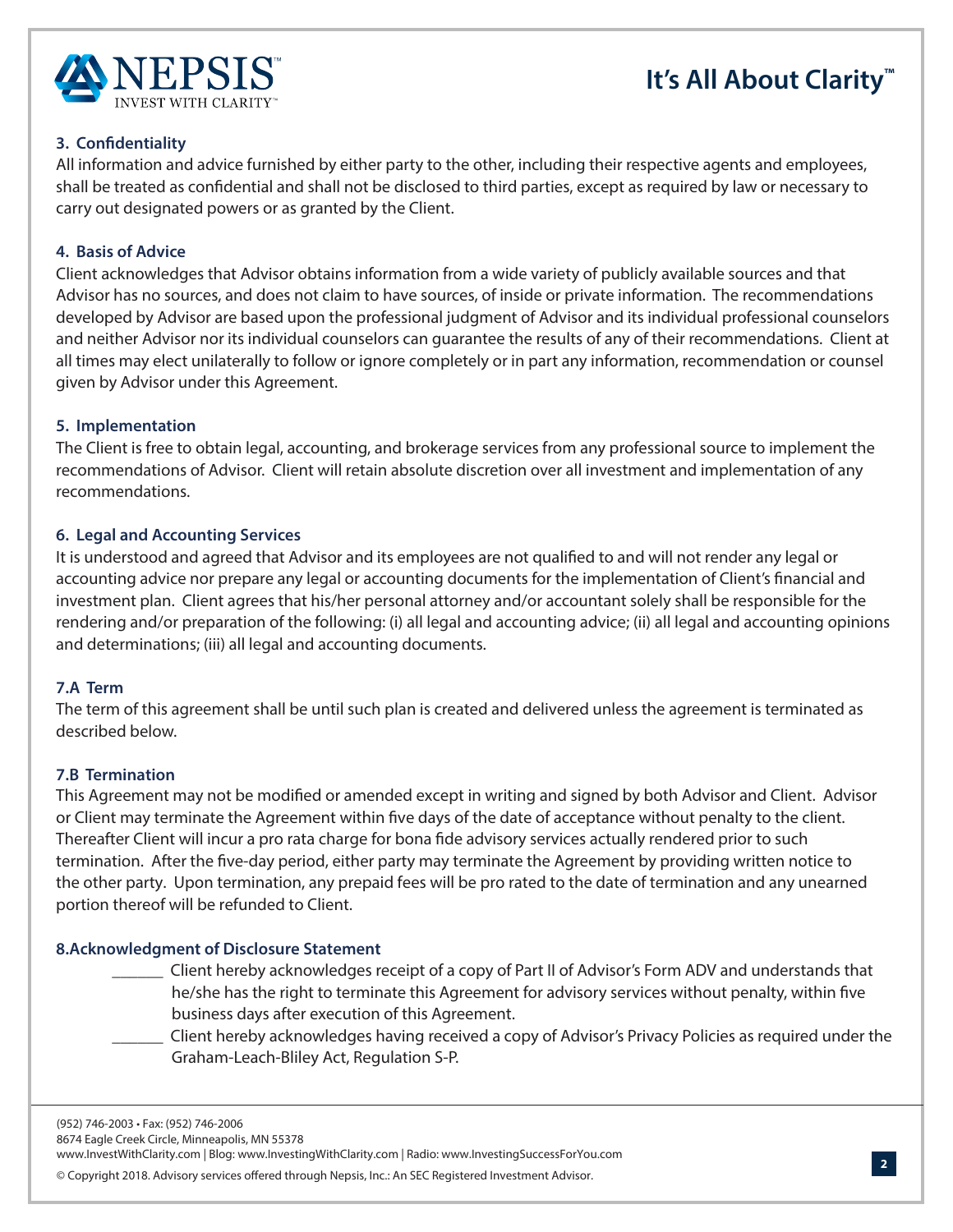

## **It's All About Clarity™**

**3**

#### **9. Assignment of Agreement**

No assignment, as that term is defned in the Investment Advisors Act, of this Agreement shall be made by Advisor without the written consent of Client.

#### **10. Notices**

Notices to Advisor must be in writing, and shall be sent to Advisor Address.

All notices or communications to the Client will be sent to:

or such other name or address as may be given in writing to the other party. All notices hereunder shall be sufficient if delivered by facsimile, overnight mail or by hand. Any notice shall be deemed delivered only upon actual receipt.

#### **11. Governing Law**

The internal law of Minnesota will govern this Agreement. However, nothing in this Agreement will be construed contrary to the Investment Advisors Act or any rule or order of the Securities and Exchange Commission under the Investment Advisors Act.

| Accepted:                                                                                                                                                                                        |                    |                         |  |
|--------------------------------------------------------------------------------------------------------------------------------------------------------------------------------------------------|--------------------|-------------------------|--|
|                                                                                                                                                                                                  |                    |                         |  |
|                                                                                                                                                                                                  | <b>Client Name</b> | <b>Client Signature</b> |  |
|                                                                                                                                                                                                  |                    |                         |  |
|                                                                                                                                                                                                  |                    |                         |  |
|                                                                                                                                                                                                  | <b>Client Name</b> | <b>Client Signature</b> |  |
|                                                                                                                                                                                                  |                    |                         |  |
|                                                                                                                                                                                                  |                    |                         |  |
|                                                                                                                                                                                                  | <b>Client Name</b> | <b>Client Signature</b> |  |
|                                                                                                                                                                                                  |                    |                         |  |
|                                                                                                                                                                                                  |                    |                         |  |
|                                                                                                                                                                                                  |                    |                         |  |
|                                                                                                                                                                                                  |                    |                         |  |
| (952) 746-2003 · Fax: (952) 746-2006<br>8674 Eagle Creek Circle, Minneapolis, MN 55378<br>www.lnvestWithClarity.com   Blog: www.lnvestingWithClarity.com   Radio: www.lnvestingSuccessForYou.com |                    |                         |  |
| © Copyright 2018. Advisory services offered through Nepsis, Inc.: An SEC Registered Investment Advisor.                                                                                          |                    |                         |  |